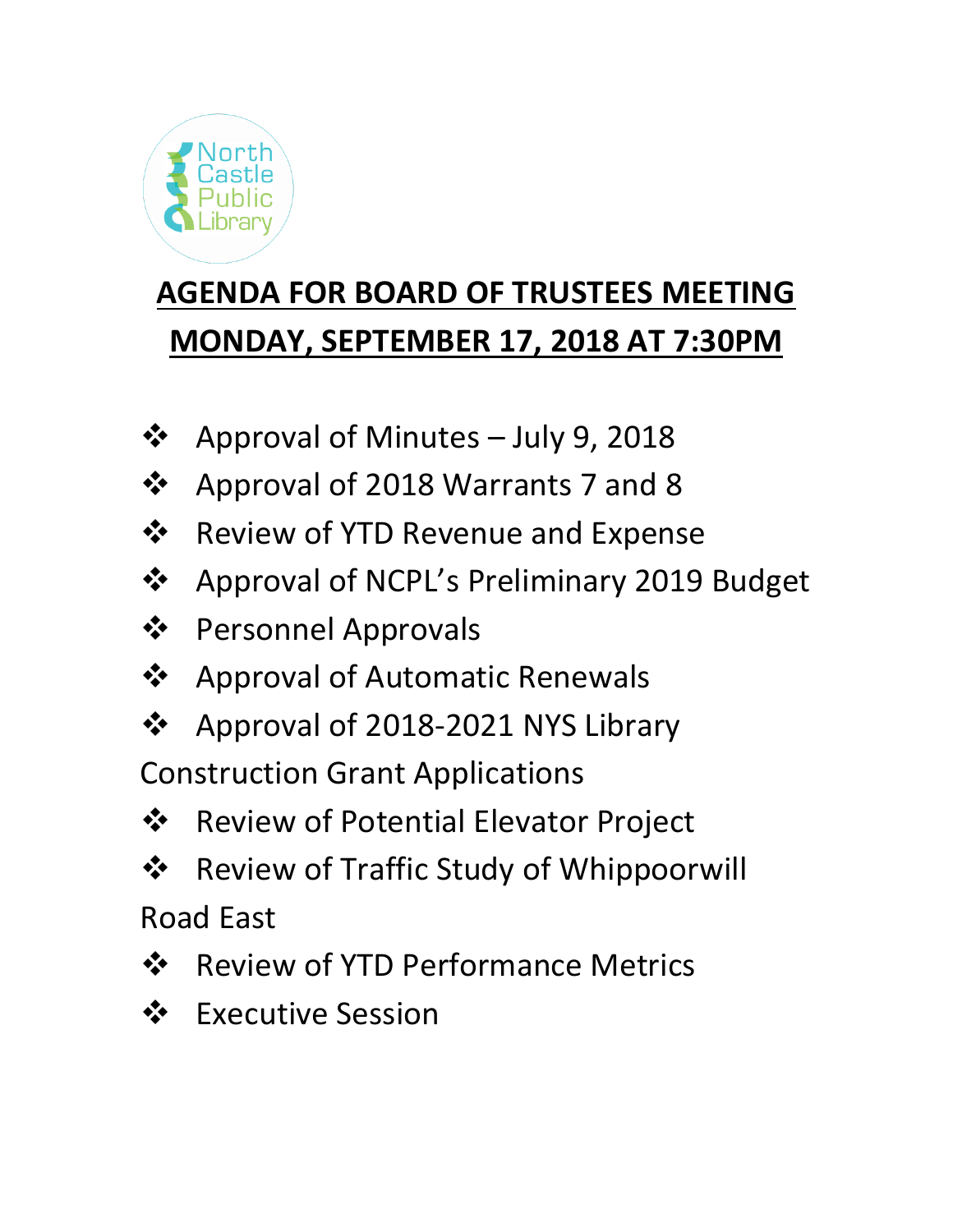## **North Castle Public Library**

Library Board of Trustee - Minutes September 17, 2018

Sean Ryan called meeting to order at 7:35 PM

In attendance:

Trustees: Jeanne Lapsker, Stephanie Paul, Jennifer Paulson Lee and Sean Ryan

Library: Edie Martimucci

- **Approval of the Minutes** for the July 9, 2018 NCPL Board of Trustees meeting (attached). Thank you, Lisa!!! Jeanne made motion to approve. Stephanie seconded. All were in favor.
- **Approval of NCPL 2018 Warrant 7** Total expenses included in Warrant 7 are \$61,132.53 of which the Friends are paying \$9,687.01. Warrant 7 also includes the payment of \$2,451.41 from the Brinkman Fund. All books purchased through this fund have labels recognizing this donation. Jennifer made motion to approve. Jeanne seconded. All were in favor.
- **Approval of NCPL 2018 Warrant 8** Total expenses in Warrant 8 are \$36,397.74 of which the Friends are paying \$7,722.62. Thank you, Friends for your continuing support in both warrants!!! Scott Stopnik reviewed the invoices in both warrants and supports their approval. Thank you, Scott!!! Thanks also to Abbas Sura and Kieya Glaze for their financial support of NCPL!!! Stephanie made motion to approve. Jennifer seconded. All were in favor.
- **Review of NCPL 2018 YTD Revenue and Expense Reports** NCPL YTD financial performance remains strong and in line with our 2018 plan and commitment to the town. This month we received the first 90% payment for NCPL's 2017-2020 NYS Library Construction Grant. This payment will be primarily used for the expansion of the Armonk Children's Room which will occur in 2019. We are under running expenses due to current under staffing.
- **Approval of NCPL's 2019 Preliminary Budget** This submission includes three items warranting explanation: (1) request to use \$150,000 from the library's fund balance. The fund balance is expected to increase to approximately \$360,000 at year end 2018 with \$185,000 of that amount being unspent NYS construction grant funds. This use of the fund balance will be primarily used for the Armonk Children's Room expansion, (2) we are proposing holding our materials spend at \$180,000 including \$18,000 from the Brinkman Fund which will leave the Brinkman Fund with \$2,200 at year end 2019, and (3) we have included salary for three new hires - an assistant director II for youth services, a librarian I for youth services and a library assistant for cross library support including technology. Jeanne made motion to approve. Jennifer seconded. All were in favor.
- **Approval to hire the following hourly employees: Angela Cooke** as an hourly Librarian I with a start date of August 20 and a salary of \$23 per hour. Stephanie made motion to approve. Jennifer seconded. All were in favor. **Jane Rothschild** as an hourly Librarian I with a start date of September 5 and a salary of \$23 per hour. Jeanne made motion to approve. Jennifer seconded. All were in favor. **Annlee F. Milani** as an hourly Page with a start of August 20 and a salary of \$11 per hour. Jeanne made motion to approve. Jennifer seconded. All were in favor.
- **Approval to implement Automatic Renewal -** as proposed by WLS and as a customer service we can implement automatic renewals in situations where items are not on hold. Jennifer made motion to approve. Jeanne seconded. All were in favor.
- **Approval of the 2018-2021 NYS Library Construction Grant Application for North White Plains -** The grant application for NWP includes HVAC replacement, window/door replacement, restroom renovation, convenience electric in the community center room and